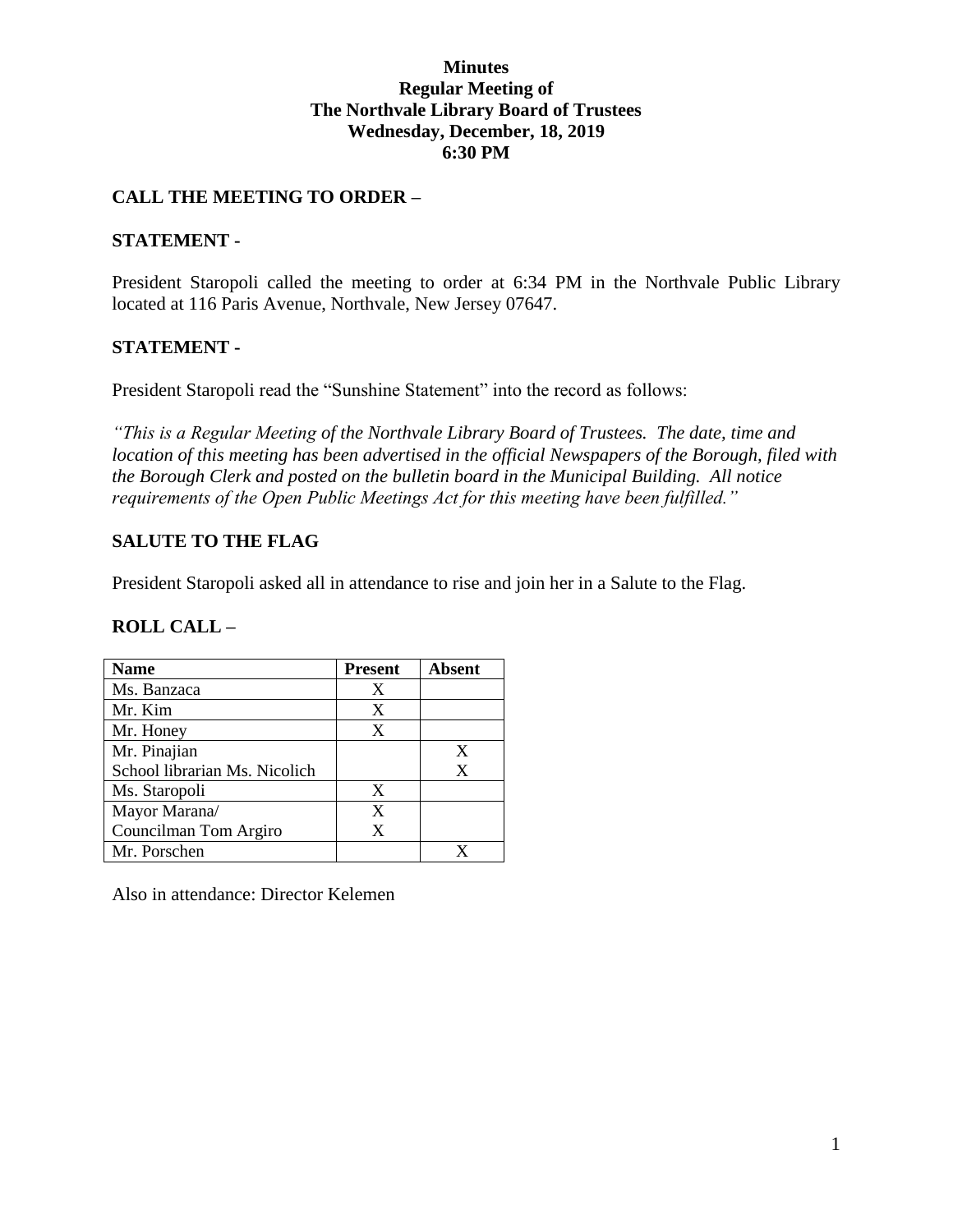### **APPROVAL OF MINUTES**

Resolved to approve the minutes from the November 2019 regular board meeting.

The minutes were adopted on a roll call vote as follows:

| <b>Name</b>   | <b>ACTION</b> | <b>YES</b> | NO | <b>ABSENT</b> | <b>ABSTAIN</b> |
|---------------|---------------|------------|----|---------------|----------------|
| Ms. Banzaca   |               | X          |    |               |                |
| Mr. Kim       |               | X          |    |               |                |
| Mr. Honey     |               | X          |    |               |                |
| Mr. Pinajian  |               |            |    | X             |                |
| Ms. Nicolich  |               |            |    | X             |                |
| Ms. Staropoli | Second        | X          |    |               |                |
| Mayor Marana  | Motion        | X          |    |               |                |
| Mr. Argiro    |               |            |    |               |                |
| Mr. Porschen  |               |            |    |               |                |

### **GENERAL DISCUSSION –**

The library will look into setting up an Amazon account to make approved library purchases.

### **Director's Report 32 programs offered to community**

#### **491 people attended library programs in November 2019**

| Program/Event                   | Date       | Children | Teens          | Children/<br>Teens | Adults         | Total          | Department<br>(Juv, YA,<br>Adult) |
|---------------------------------|------------|----------|----------------|--------------------|----------------|----------------|-----------------------------------|
| Northvale Pre-K 4 Class         | 11/4/2019  | 8        | $\Omega$       | 8                  | 1              | 9              | Juv                               |
| <b>Chess Club</b>               | 11/4/2019  | 1        | 1              | 2                  | $\Omega$       | $\overline{2}$ | Juv                               |
| <b>Story Time</b>               | 11/5/2019  | 10       | 0              | 10                 | 8              | 18             | Juv                               |
| Loom Knit a Hat                 | 11/5/2019  | 0        | $\Omega$       | 0                  | 10             | 10             | Adults                            |
| <b>Magical Melodies</b>         | 11/6/2019  | 12       | 0              | 12                 | 9              | 21             | Juv                               |
| <b>ESL Conversation Class</b>   | 11/7/2019  | $\Omega$ | 0              | $\Omega$           | 6              | 6              | Adults                            |
| <b>Fall Slime</b>               | 11/7/2019  | 10       | $\Omega$       | 10                 | 8              | 18             | Juv                               |
| Aboriginal Art Class            | 11/7/2019  | $\Omega$ | $\Omega$       | $\Omega$           | 8              | 8              | Adults                            |
| <b>Gaming Tournament</b>        | 11/8/2019  | 1        | $\overline{2}$ | 3                  | $\overline{2}$ | 5              | YA                                |
| <b>Story Time</b>               | 11/12/2019 | 15       | $\Omega$       | 15                 | 6              | 21             | Juv                               |
| Northvale Pre-k 3 Class         | 11/12/2019 | 4        | $\Omega$       | 4                  | 1              | 5              | Juv                               |
| Loom Knit a Hat                 | 11/12/2019 | 0        | 0              | 0                  | 10             | 10             | Adults                            |
| <b>ESL Conversation Class</b>   | 11/14/2019 | $\Omega$ | 0              | $\Omega$           | 13             | 13             | Adults                            |
| <b>Turkey Craft</b>             | 11/14/2019 | 24       | $\Omega$       | 24                 | 10             | 34             | Juv                               |
| <b>Grinch Glasses</b>           | 11/14/2019 | 0        | 0              | $\Omega$           | 11             | 11             | Adults                            |
| 3D Printing                     | 11/14/2019 | 0        | $\overline{7}$ | 7                  | $\overline{2}$ | 9              | YA                                |
| <b>Music with Miss Nita</b>     | 11/15/2019 | 11       | 0              | 11                 | 9              | 20             | Juv                               |
| Northvale Pre-K 4 Class         | 11/18/2019 | 10       | $\Omega$       | 10                 | 1              | 11             | Juv                               |
| <b>Healthy Snacks with Miss</b> | 11/18/2019 | 10       | 0              | 10                 | 6              | 16             | Juv                               |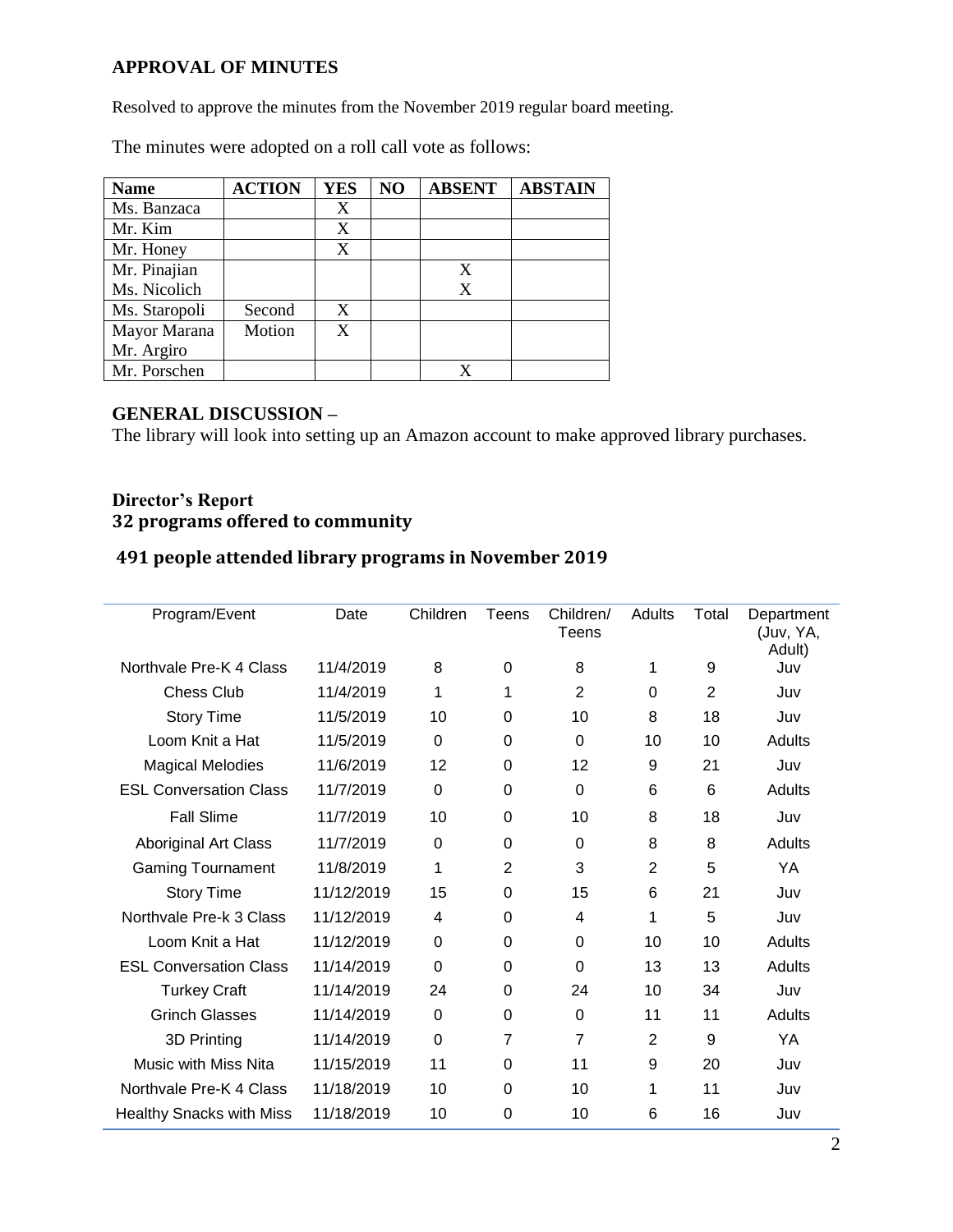| Program/Event                 | Date       | Children       | Teens    | Children/<br><b>Teens</b> | Adults | Total | Department<br>(Juv, YA,<br>Adult) |
|-------------------------------|------------|----------------|----------|---------------------------|--------|-------|-----------------------------------|
| Jamie                         |            |                |          |                           |        |       |                                   |
| <b>Story Time</b>             | 11/19/2019 | 12             | 0        | 12                        | 5      | 17    | Juv                               |
| Northvale Pre-k 3 Class       | 11/19/2019 | 5              | 0        | 5                         | 1      | 6     | Juv                               |
| <b>Artistically Abled</b>     | 11/19/2019 | 9              | 0        | 9                         | 5      | 14    | Juv                               |
| Loom Knit a Hat               | 11/19/2019 | $\Omega$       | 0        | 0                         | 10     | 10    | Adults                            |
| <b>Magical Melodies</b>       | 11/20/2019 | 15             | 0        | 15                        | 16     | 31    | Juv                               |
| <b>Book Club</b>              | 11/20/2019 | 4              | 0        | 4                         | 0      | 4     | Juv                               |
| <b>ESL Conversation Class</b> | 11/21/2019 | $\Omega$       | 0        | 0                         | 10     | 10    | Adults                            |
| Penguins @ the Library        | 11/21/2019 | 20             | 5        | 25                        | 21     | 46    | Juv                               |
| Frozen Movie Party            | 11/21/2019 | 16             | 0        | 16                        | 10     | 26    | Juv                               |
| Northvale Pre-K 4 Class       | 11/25/2019 | 10             | 0        | 10                        | 1      | 11    | Juv                               |
| <b>Story Time</b>             | 11/26/2019 | $\overline{7}$ | $\Omega$ | 7                         | 5      | 12    | Juv                               |
| Police Story Time             | 11/26/2019 | 18             | 0        | 18                        | 13     | 31    | Juv                               |
| Loom Knit a Hat               | 11/26/2019 | $\Omega$       | $\Omega$ | $\Omega$                  | 4      | 4     | Adults                            |
| <b>Magical Melodies</b>       | 11/27/2019 | 12             | 0        | 12                        | 10     | 22    | Juv                               |
| November 2019                 | Totals     | 244            | 15       |                           | 232    | 491   |                                   |

Program highlights and upcoming

- Food for Fines is in full swing! Patrons are exercising the option to waive their Northvale item overdue fines with nonperishable donations for Norwood Food Pantry.
- The children's room is creatively and festively decorated for the season. Check it out! Thank you Youth Services for another fabulous design and display.
- Jenkinson's Aquarium penguin visit was a big hit!
- Children's story times have taken off and will continue in January.
- 3D printing 4 class series for youth planned for January.
- Loom Knitting Hat 4 class series was maxed at 10 adults. Thanks to Northvale resident volunteer mother/son teaching team Lisa & Conor – adults learned a new skill and built community.
- Library Concert "Forever Judy and The Wizard of Oz" will take place at Senior Center on Thursday, January 16th at 1pm. Thanks Sr. Center Director and staff for providing registration, refreshments and hospitality.
- Adult Book Club moving to a monthly Saturday at 11:00 this winter.

# Administrative

 Library Cards: 1,776 patrons registered as of December 12, 2019. 5 new library card registrations since the November report.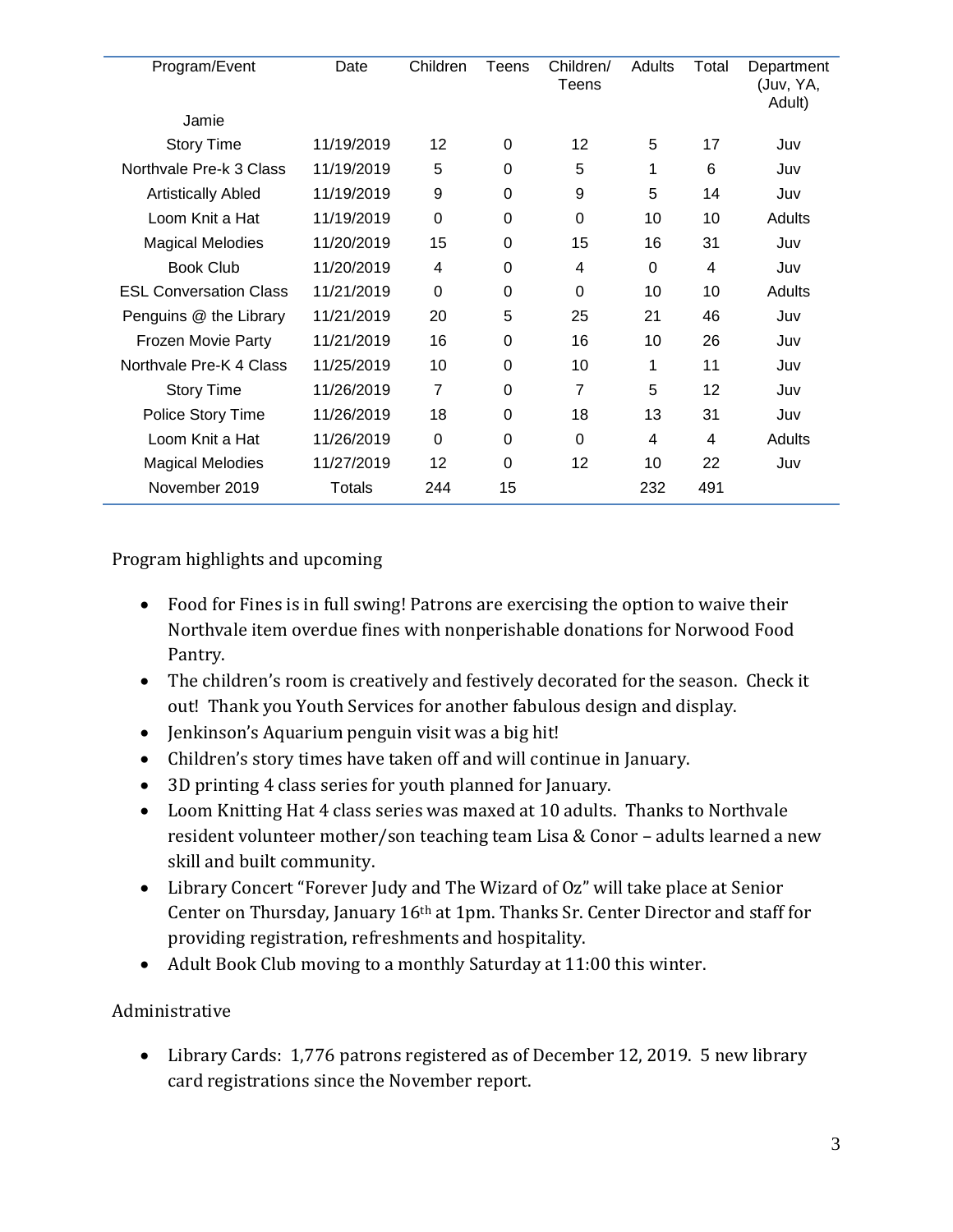- Approve 2020 Board of Trustees Meeting Dates for advertising and posting in accordance with Open Public Meetings Law.
- Approve loan periods and renewals for Northvale items in compliance with BCCLS Unified Loans and Renewals.
- Discuss 2020 Northvale Library budget percentage allocations in accordance with State mandated municipal library funding.
- Staff meeting held on Dec. 5 to review Unified Loans training webinar highlights and plan to change overall collection accordingly using team based approach.

## Personnel

- Friends of the Library generously treated the staff to a delicious end of the year lunch from the Greek Village in Northvale. Thank you Friends! Thank you Board for permitting library staff time to celebrate our good work together.
- Director annual evaluation

# Strategic Planning

- Forwarded Architect's front end specs to library lawyer for review.
- Provided Architect library lawyer's review/comments.
- Community Development Block Grant (CDBG) for ADA improvements for library submitted by Borough on November 15, 2019.

# Building

Town replaced carbon monoxide detectors inside library and in basement entry

# **BCCLS**

- BCCLS System Council Meeting on December 19 at Washington Township Library– BCCLS Macmillan Ebooks boycott
- Unified Loans & Auto Renewals going live system-wide on Feb. 14, 2020; marketing materials forthcoming

# **Friends of the Library Report**

There were 110 friend members in 2019. The growler and gill fundraiser gained 65 memberships for 2020. A letter will go out in January to obtain additional new/renewal memberships. The members are including a bag giveaway with memberships. The Friend's  $5<sup>th</sup>$  anniversary is June  $6<sup>th</sup>$  and they are working on a fun event to celebrate.

### **Treasurer's Report**

The proposed 2020 budget is discussed. 2019 budget in line with actual spending.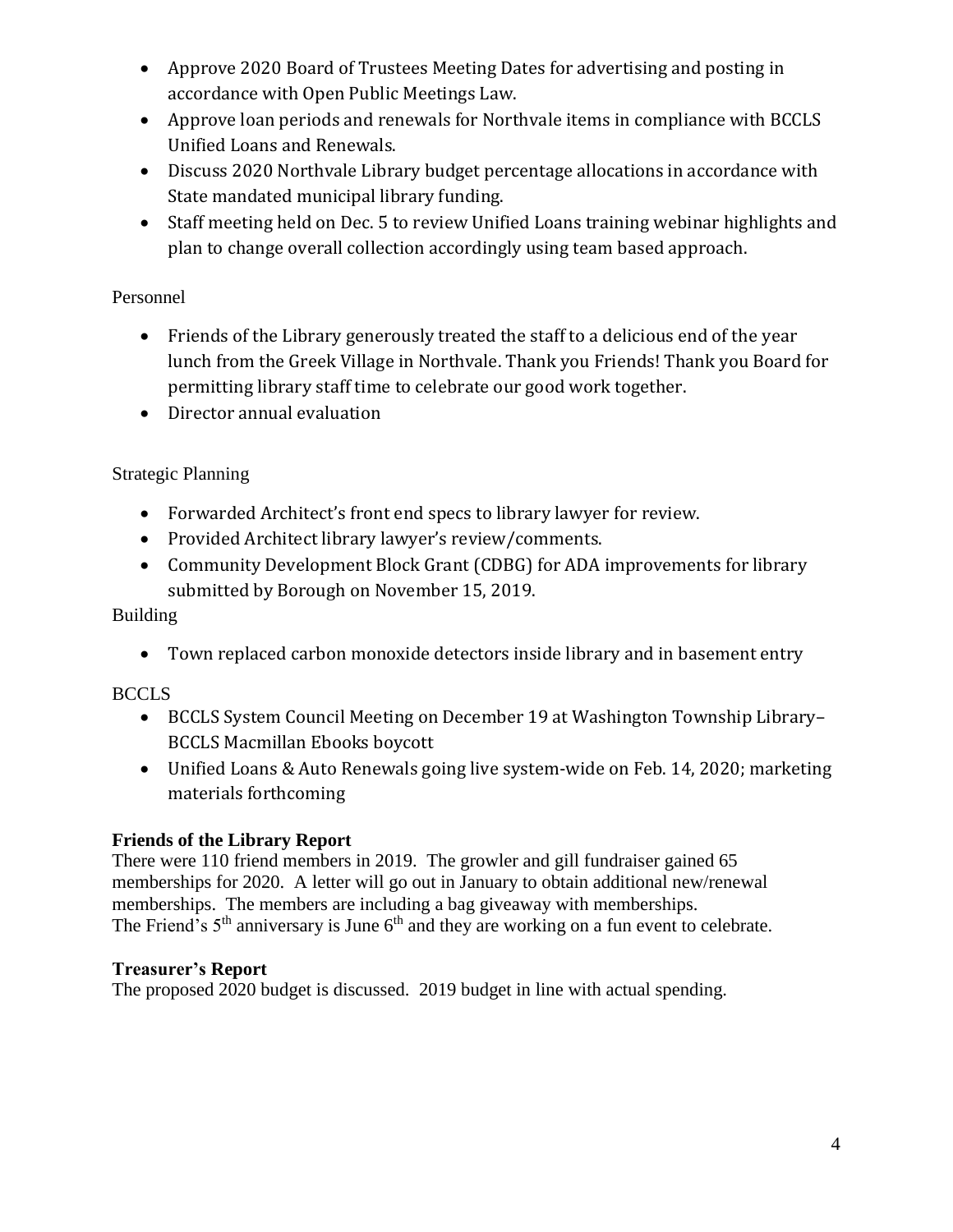### **ROLL CALL VOTES-**

Resolved to approve the claims list for December in the amount of \$3,510: The resolution was adopted on a roll call vote as follows:

| <b>Name</b>   | <b>ACTION</b> | <b>YES</b> | N <sub>O</sub> | <b>ABSENT</b> | <b>ABSTAIN</b> |
|---------------|---------------|------------|----------------|---------------|----------------|
| Ms. Banzaca   |               | X          |                |               |                |
| Mr. Kim       | Second        | X          |                |               |                |
| Mr. Honey     |               | X          |                |               |                |
| Mr. Pinajian  |               |            |                |               |                |
| Ms. Nicolich  |               |            |                |               |                |
| Ms. Staropoli | Motion        | X          |                |               |                |
| Mayor Marana  |               | X          |                |               |                |
| Mr. Argiro    |               |            |                |               |                |
| Mr. Porschen  |               |            |                |               |                |

Resolved to approve petty cash for the month of December in the amount of \$75. The resolution was adopted on a roll call vote as follows:

| <b>Name</b>   | <b>ACTION</b> | <b>YES</b> | NO | <b>ABSENT</b> | <b>ABSTAIN</b> |
|---------------|---------------|------------|----|---------------|----------------|
| Ms. Banzaca   |               | X          |    |               |                |
| Mr. Kim       | Second        | X          |    |               |                |
| Mr. Honey     |               | X          |    |               |                |
| Mr. Pinajian  |               |            |    | $\mathbf x$   |                |
| Ms. Nicolich  |               |            |    |               |                |
| Ms. Staropoli | Motion        | X          |    |               |                |
| Mayor Marana  |               | X          |    |               |                |
| Mr. Argiro    |               |            |    |               |                |
| Mr. Porschen  |               |            |    | X             |                |

Resolved to approve the 2020 Board of Trustees Meeting Dates for advertising and posting in accordance with the Open Public Meetings Law as listed- 4th Wednesday of the month starting on: January 22, February 26, March 25, April 22, May 27, June 24, July 22, August 26, September 23, October 28, November 18\*, December 16\*. \*(3rd Wednesday due to holiday):

The resolution was adopted on a roll call vote as follows:

| <b>Name</b>   | <b>ACTION</b> | <b>YES</b> | NO | <b>ABSENT</b> | <b>ABSTAIN</b> |
|---------------|---------------|------------|----|---------------|----------------|
| Ms. Banzaca   | Second        | X          |    |               |                |
| Mr. Kim       |               | X          |    |               |                |
| Mr. Honey     |               | X          |    |               |                |
| Mr. Pinajian  |               |            |    | X             |                |
| Ms. Nicolich  |               |            |    |               |                |
| Ms. Staropoli | Motion        | X          |    |               |                |
| Mayor Marana  |               | X          |    |               |                |
| Mr. Argiro    |               |            |    |               |                |
| Mr. Porschen  |               |            |    |               |                |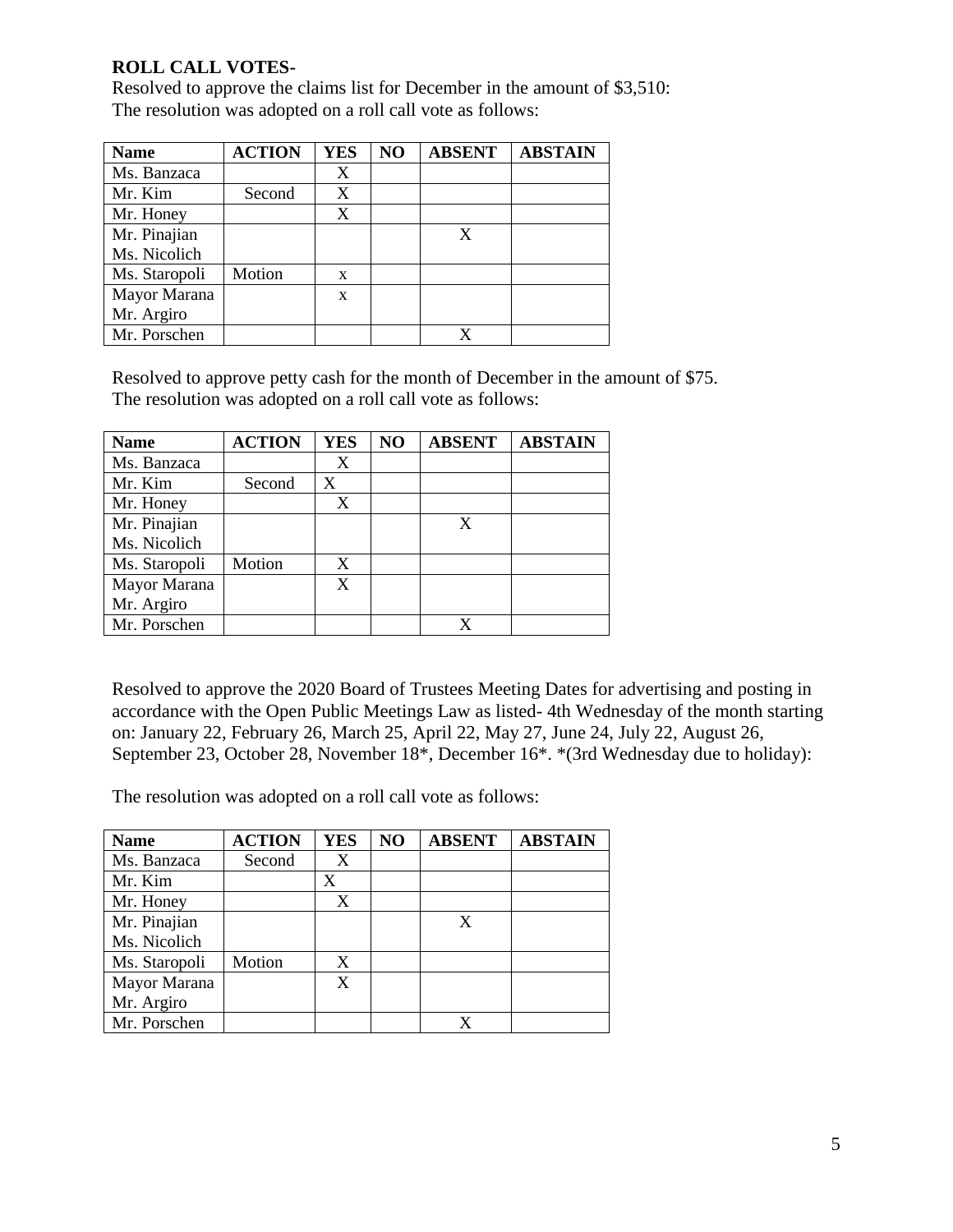Resolved to approve loan periods and renewals for Northvale items to be in compliance with BCCLS Unified Loans and Renewals.

| <b>Name</b>   | <b>ACTION</b> | <b>YES</b> | NO | <b>ABSENT</b> | <b>ABSTAIN</b> |
|---------------|---------------|------------|----|---------------|----------------|
| Ms. Banzaca   |               | X          |    |               |                |
| Mr. Kim       | Second        | X          |    |               |                |
| Mr. Honey     |               | X          |    |               |                |
| Mr. Pinajian  |               |            |    | X             |                |
| Ms. Nicolich  |               |            |    |               |                |
| Ms. Staropoli |               | X          |    |               |                |
| Mayor Marana  | Motion        | X          |    |               |                |
| Mr. Argiro    |               |            |    |               |                |
| Mr. Porschen  |               |            |    |               |                |

The resolution was adopted on a roll call vote as follows:

Resolved to authorize Northvale Public Library to go out to bid for the Northvale Public Library Interior Renovation.

The resolution was adopted on a roll call vote as follows:

| <b>Name</b>   | <b>ACTION</b> | <b>YES</b> | NO | <b>ABSENT</b> | <b>ABSTAIN</b> |
|---------------|---------------|------------|----|---------------|----------------|
| Ms. Banzaca   |               | X          |    |               |                |
| Mr. Kim       |               | X          |    |               |                |
| Mr. Honey     | Second        | X          |    |               |                |
| Mr. Pinajian  |               |            |    | X             |                |
| Ms. Nicolich  |               |            |    |               |                |
| Ms. Staropoli | Motion        | X          |    |               |                |
| Mayor Marana  |               | X          |    |               |                |
| Mr. Argiro    |               |            |    |               |                |
| Mr. Porschen  |               |            |    |               |                |

Resolved to the proposed Library budget for 2020.

The resolution was adopted on a roll call vote as follows:

| <b>Name</b>   | <b>ACTION</b> | <b>YES</b> | NO | <b>ABSENT</b> | <b>ABSTAIN</b> |
|---------------|---------------|------------|----|---------------|----------------|
| Ms. Banzaca   | Second        | X          |    |               |                |
| Mr. Kim       |               | X          |    |               |                |
| Mr. Honey     |               | X          |    |               |                |
| Mr. Pinajian  |               |            |    | X             |                |
| Ms. Nicolich  |               |            |    |               |                |
| Ms. Staropoli | motion        | X          |    |               |                |
| Mayor Marana  |               | X          |    |               |                |
| Mr. Argiro    |               |            |    |               |                |
| Mr. Porschen  |               |            |    |               |                |